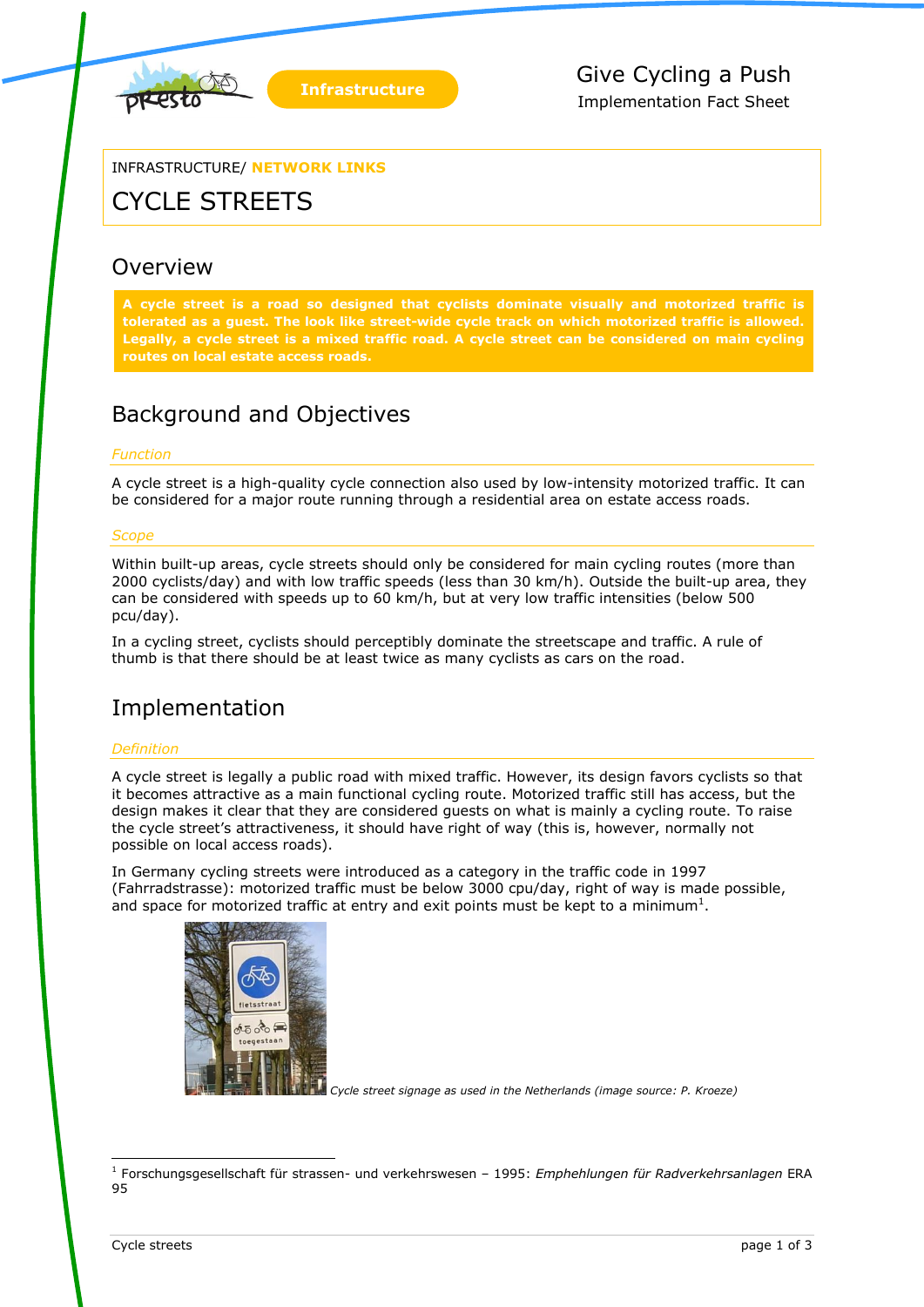

Implementation Fact Sheet

#### *Basic design recommendations*

Cycling streets should, by definition, create a visual impression of being mainly dedicated to cyclists. They either **resemble a cycle track**, without actually being one, or advisory lanes are **allocated a generous part of the road surface**. These are some generally recommended principles.

- □ Impose a speed limit of 30 km/h this is an essential condition.
- □ Provide right-of-way for cycle streets at intersections
- □ Use closed surface paving, preferably asphalt, for comfort
- □ Preferably use colored paving in the usual color of cycle tracks
- □ Create smooth transitions between cycle lanes and other parts of the carriageway
- □ Provide a form of physical guidance where choices have to be made, for comprehensibility and comfort.
- □ Minimize nuisance caused by parked vehicles, for comfort and safety
- □ Do not allow parking on the carriageway

#### *Road lay-out options*

Three basic road lay-out solutions can be distinguished<sup>2</sup>. They can generally be applied on an existing two-way narrow road, by replacing the two traffic lanes by one of the following lay-outs. Dimensions need to be generous to allow a good flow for large numbers of cyclists.

Each type can be adapted for **one-way or two-way motorized traffic**. Combining cyclists at the side with one-way traffic increases the capacity for motorized traffic: two-way traffic is possible up to 500 pcu/day, one-way traffic up to 2000 pcu/day.

Cycle streets can be combined with parking lanes and bays.

|                                  | <b>Cycle street</b><br>with<br>mixed traffic                                 | <b>Cycle street</b><br>with<br>cyclists at the sides                                  | <b>Cycle street</b><br>with<br>cyclists in the middle                                                         |
|----------------------------------|------------------------------------------------------------------------------|---------------------------------------------------------------------------------------|---------------------------------------------------------------------------------------------------------------|
| <b>Principle</b>                 | The entire carriageway is<br>colored to look like a<br>cycle track           | Cyclists drive on two<br>advisory cycle lanes,<br>leaving one central<br>traffic path | Cyclists drive on a central colored<br>advisory cycle lane and two extra<br>border strips allow cars to cross |
| <b>Recommended</b><br>dimensions | 4.5 m for the entire<br>traffic path (room for 2x2)<br>approaching cyclists) | 2 m for each cycle lane<br>Max, 3.5 m for central<br>traffic path                     | 4.5 for carriageway<br>3 m for central traffic path<br>0.75 m for each border strip                           |
| <b>Paving</b>                    | Colored 'cycle' paving<br>across the carriageway                             | Colored paving for<br>advisory cycle lanes                                            | Colored paving for advisory cycle<br>lane<br>Border strip in black/grey<br>element paving                     |

<sup>-</sup><sup>2</sup> CROW – 2006: *Design manual for bicycle traffic in The Netherlands.* CROW-record 25